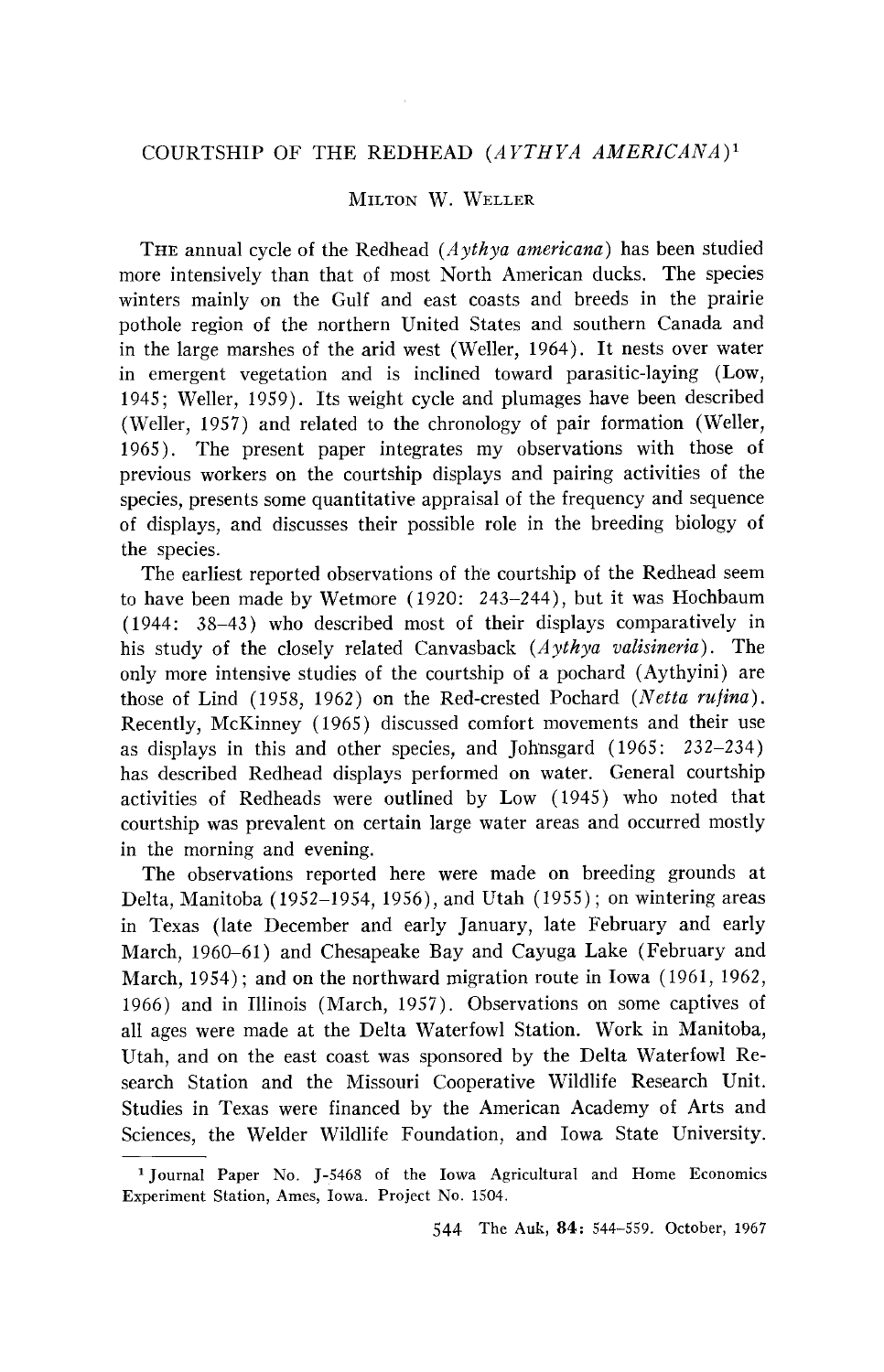

**Figure 1. Kinked-neck Call of the male Redhead. Note the inflated throat, erected crown and neck feathers, and minute pupil.** 

**Studies in Iowa have been supported by Iowa State University Agricultural Experiment Station.** 

#### **DISPLAYS**

**TO permit a better analysis of courtship activities, a summary of known displays follows. These descriptions are based on my own observations and photographs but I was aided materially by observations reported by Hochbaum (1944: 18-30) and Johnsgard (1965: 232-234) whose terms were used for aerial displays and displays on water, respectively. Terms used for comfort or intention movements are from McKinney (1965). In the absence of marked birds, the term "pair-male" is used for the individual presumed, because of its behavior, to be the female's mate. Other males are termed "extra" or "lone" males rather than "unmated"**  males because I have some observations which suggest that paired males **may participate in courtship parties when their hens are on the nest.** 

**Kinked-neck CalL--The peculiar, wheezy whee-ough (Wetmore, 1920: 243) or meow call of the male is given with the neck slightly curved and the head feathers erected (Figure 1). The pupils become minute, the bill is opened slightly, and the throat swells. This call occasionally is given by birds resting on land but normally it is restricted to swimming**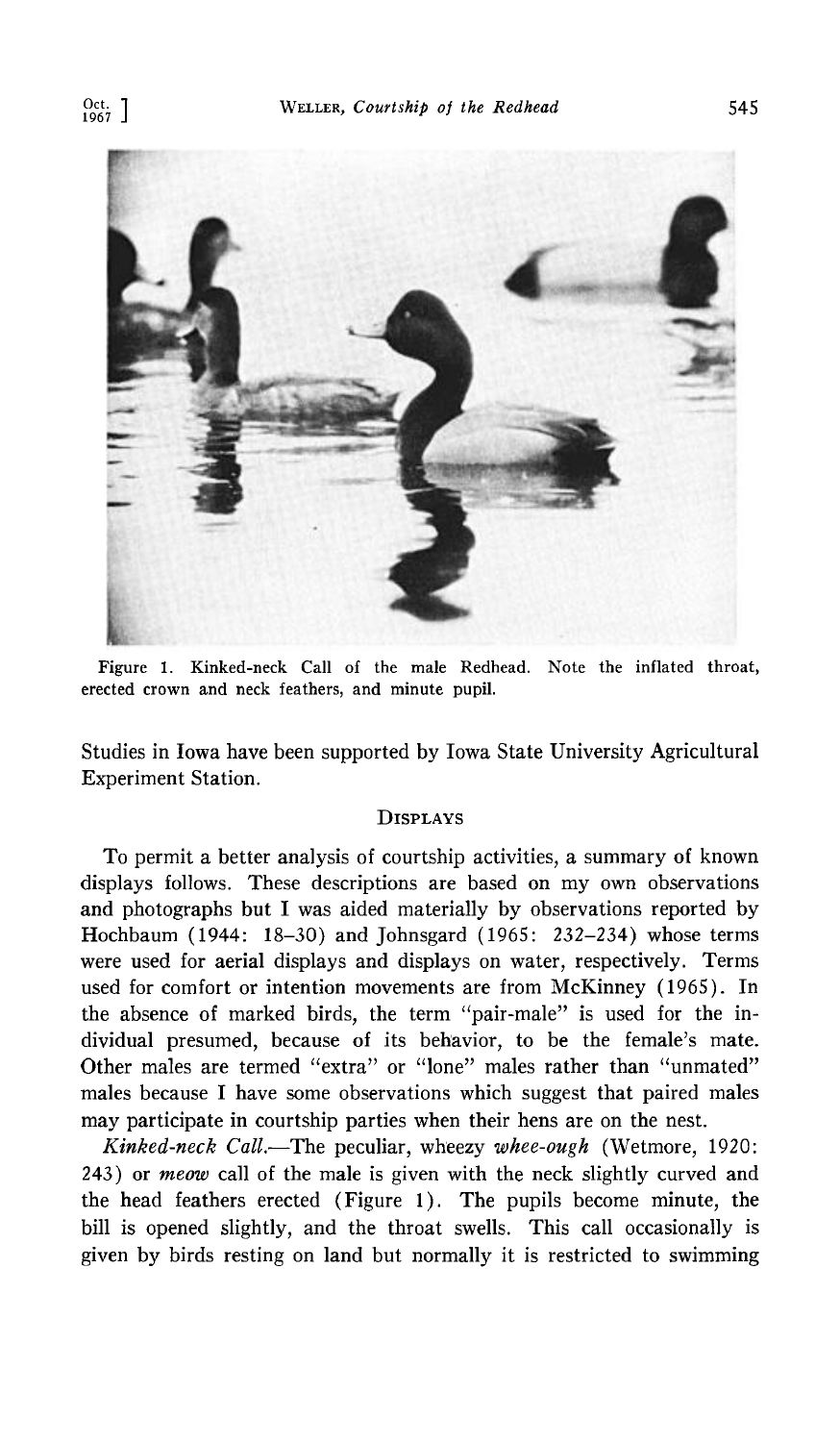

**Figure 2. Head-throw, demonstrating the backwards rocking of the body with the action of laying the crown on the lower back.** 

**birds. In addition to its role in courtship, it is seen regularly when two pairs meet in nesting areas; thus, it may have a threat function. It is**  also a common response to any disturbance. I noted it especially when I **surprised a flock of resting birds or when a large bird landed in a flock of Redheads.** 

**Aerial Courtship Note.--When a trio, made up of two males and a female, takes flight, it is not uncommon for the hindmost male to cup his wings downward and call meow as he drops slightly. The delay in flight is brief, and the wing beat is recovered quickly so that the male rapidly catches up with the other birds. Presumably, this is an aerial version of the Kinked-neck Call but ! do not know whether it is given by the pair-male or the extra male. I suspect it is the former because this display also is seen when only one male accompanies a hen.** 

Head-throw.—In a courting party (two or more males actively and **simultaneously courting a paired or lone female), the males give a spectacular Head-throw similar to that described by Hochbaum (1944: 23) for the Canvasback. This display probably is more extreme in the Redhead than in any other pochard, and may or may not be preceded by a comfort movement such as a Head-flick or Swimming-shake. The intent to give this display usually is signaled when the drake stops swimming with head high. Then, in a somewhat mechanical but rapid**  movement (stopped only by a shutter speed of  $\frac{1}{600}$  to  $\frac{1}{1000}$  second), the **head and neck are laid backwards until the crown touches the lower back and the tip of the upper mandible nearly touches the water above**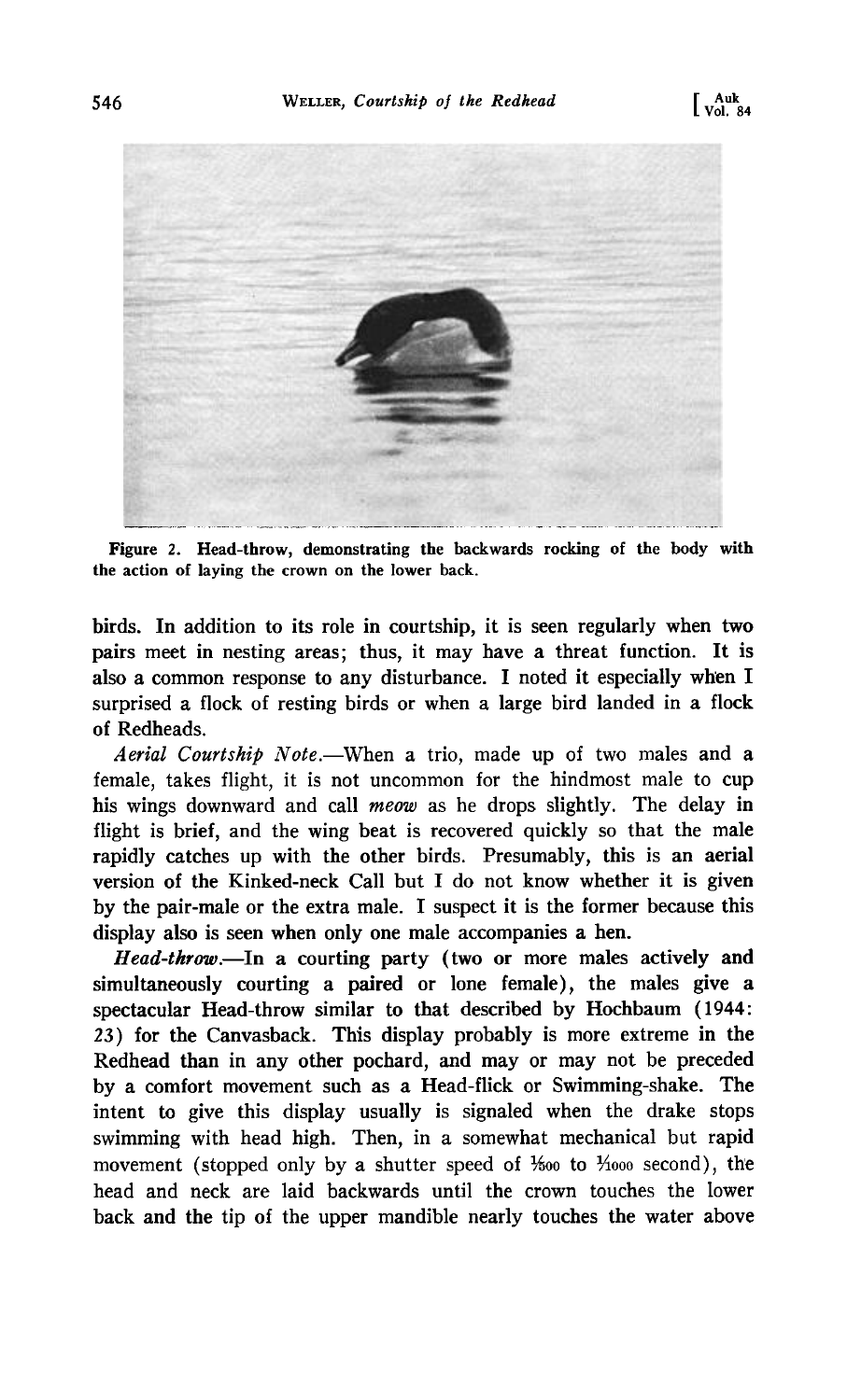

**Figure 3. Threat by male with depressed crown feathers.** 

**the almost-submerged rump (Figure 2). The head is brought forward still more rapidly, and the meow call is given as in the Kinked-neck Call. ! have only once seen this display given by a bird sitting on land. Johnsgard (1965: 234) stated that the head movement was slightly offcenter and skewed toward the female.** 

Turn-the-back-of-the-head.—This display is not highly ritualized in **the Redhead, but Johnsgard (1965: 234) reported its occasional occurrence by males responding to Inciting females. He noted that males swimming in front of females move the bill from side-to-side, apparently displaying their somewhat irridescent head plumage.** 

**Threatening and Chasing.—As shown in Figure 3, males threaten either intruding male or aggressive females with their head held low and feathers compressed (sometimes under these circumstances, less intensive threat seems to be indicated by a bird's simply moving directly toward another). ! think that low calls are given during this posture because the bills are often slightly open and I have heard the wheezy notes of males given**  during threats between feeding birds. This head-low posture of the male **seems to be that which Johnsgard (1965: 234) termed the Coughing-call in Canvasbacks and reported as rare in Redheads.** 

**When males are challenged by another male or when in pursuit of a female, aggressiveness reaches a stage of direct attack, with head low and bill open (Figure 4).** 

**Females often threaten in a similar fashion but seem to hold their heads higher than do males. Females give a low, typically gutteral**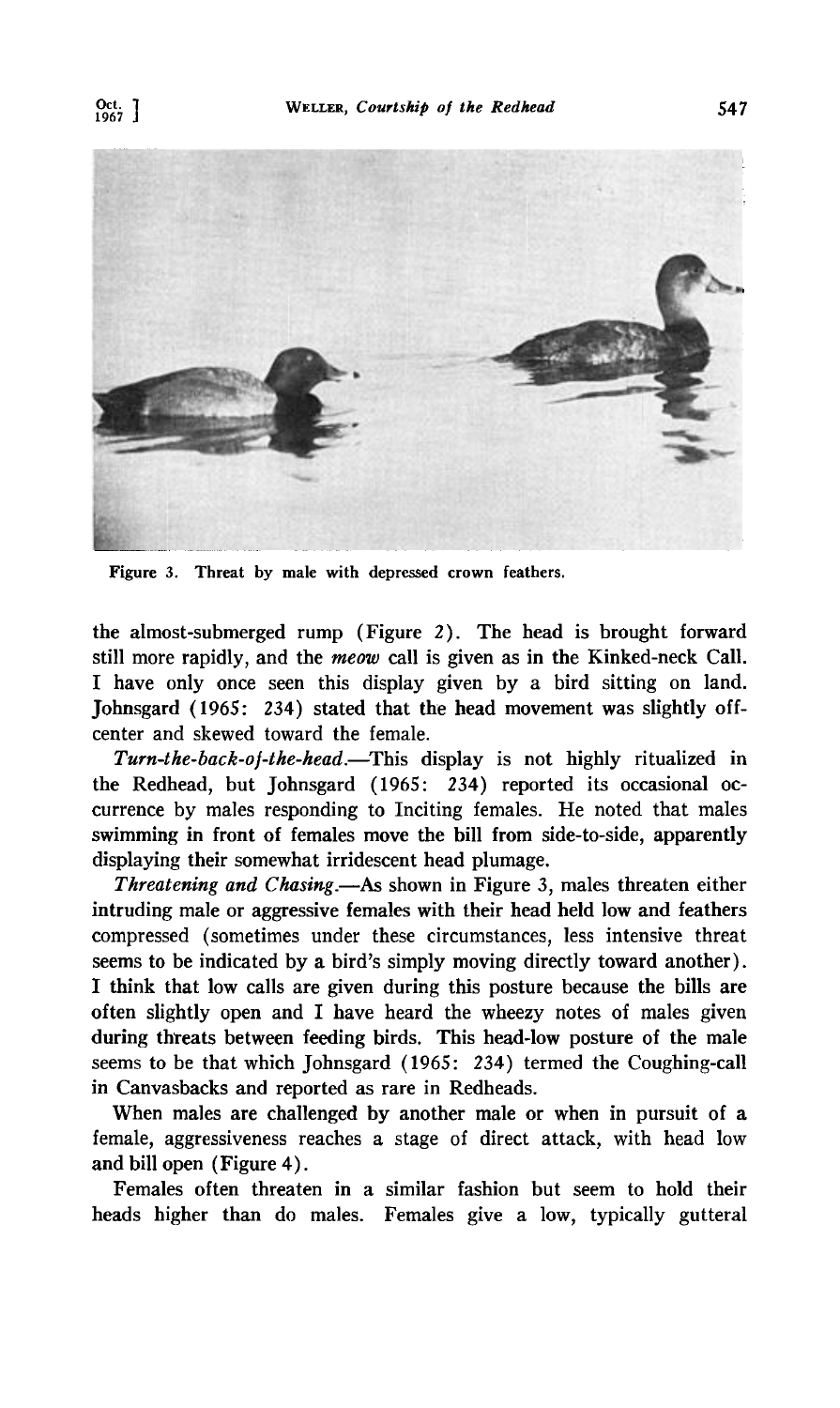

**Figure 4. Pair-drakes chasing an extra male.** 



Figure 5. Two courtship parties of Redheads. In the foreground, the female **threatens an extra male while her pair-drake calls quietly at her side.**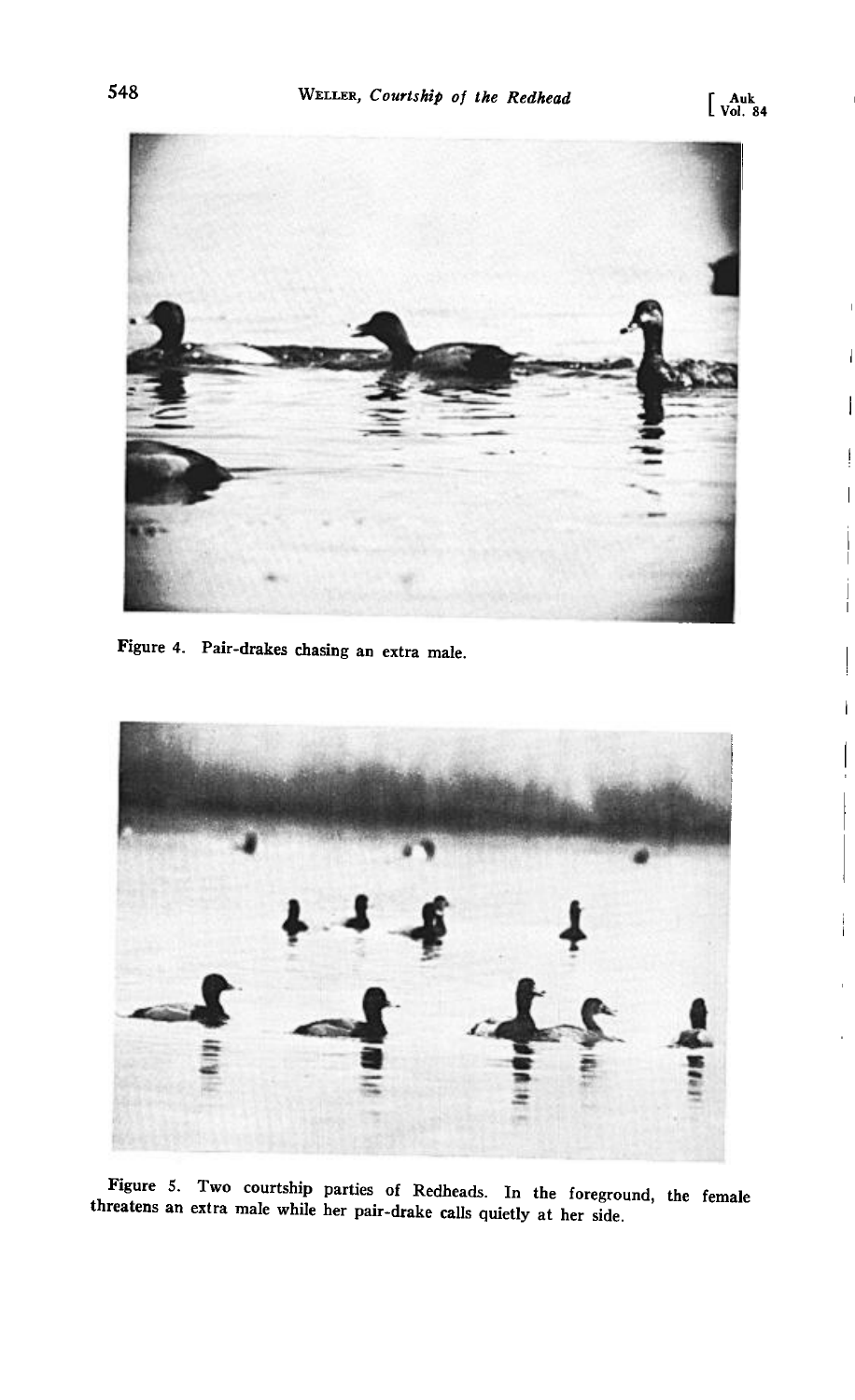

Figure 6. Aerial Tail-pull by drake of pair.

**call with the bill open (Figure 5). Their aggressive chases are similar to those of males and are even more common and intense.** 

**Underwater Chase and Aerial Chase.--During intense courtship, females attempt to escape from a party of courting males by diving. This is a sudden splash-dive in which the pair-drake and extra males usually participate. Such diving by the hen does seem effective in misleading or discouraging some extra males. The pair-male seems to remain dose**  to the hen underwater but, if lost, scurries to her side as she comes up. **In one case, a pair-drake merely swam above the female watching her movements underwater so that he was always by her side when she surfaced. Extra males that were diving were less successful. Extra males come up at various places and skitter toward the female which may respond by another dive or by taking flight. The latter results in an Aerial Chase in which the female is pursued by most males and during which some males drop out and others may join. McKinney (1961) considered aerial and diving chases homologous and indicated that they were prevalent in the early pre-nesting phase of the reproductive cycle. Underwater pursuits are more common among diving ducks than among dabblers, the latter taking flight more readily and engaging in long and erratic courtship flights.** 

Aerial Tail-pull.-Males of pairs (or occasionally trios) in flight some**times attempt to pull the female's tail (Hoch'baum, 1944). This chase usually does not last long and the female veers to avoid it. Occasionally, males are successful and grip the tail momentarily (see Figure 6). The**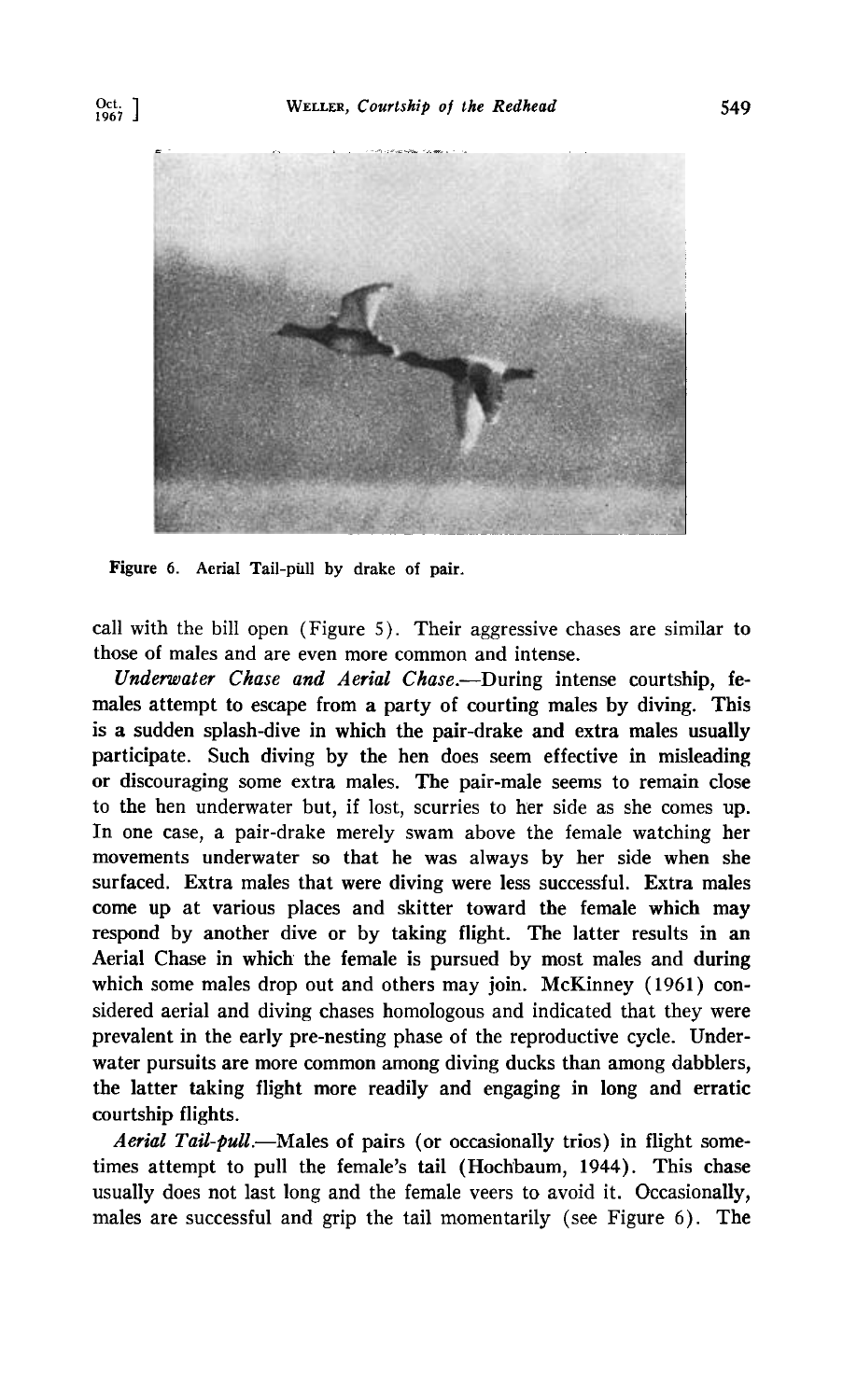

**Figure 7. Inciting of female Redhead. Pair-drake is at right. The lone drake at the left is finishing a Head-throw.** 

**motivation or function of this act is not known. It occurs mostly with isolated pairs during the pre-laying and laying period in May, but I observed it as late as mid-July in Manitoba. I have seen it only once during the spring migration season in central Iowa but I did not see it on the wintering areas in Texas. Although this display commonly is seen when pairs are flushed by man, I have observed it on three or four occasions while hidden in a blind so that it does occur in the absence of human disturbance.** 

**Inciting.--With the exception of the aggressive role the female plays in threatening and chasing courting males, her only conspicuous display is Inciting. This is a bill and head movement which, as Johnsgard (1965) pointed out, has a strong Chin-lifting element. It also resembles the threat posture. The bill is lowered toward the side of the neck or side, then quickly raised (Figure 7). This may be repeated many times. Johnsgard (1965) reported that a soft err call was given during the Inciting movement.** 

**Mutual Neck-stretch. Following encounters with courting males, females rejoin their pair-males and the pair Neck-stretches while facing each other or while at right angles to one another, often with their breasts touching (Figure 8). During this display, the feathers of the male's throat and upper neck are erected. This display lasts only a few seconds, and two birds swim away together.**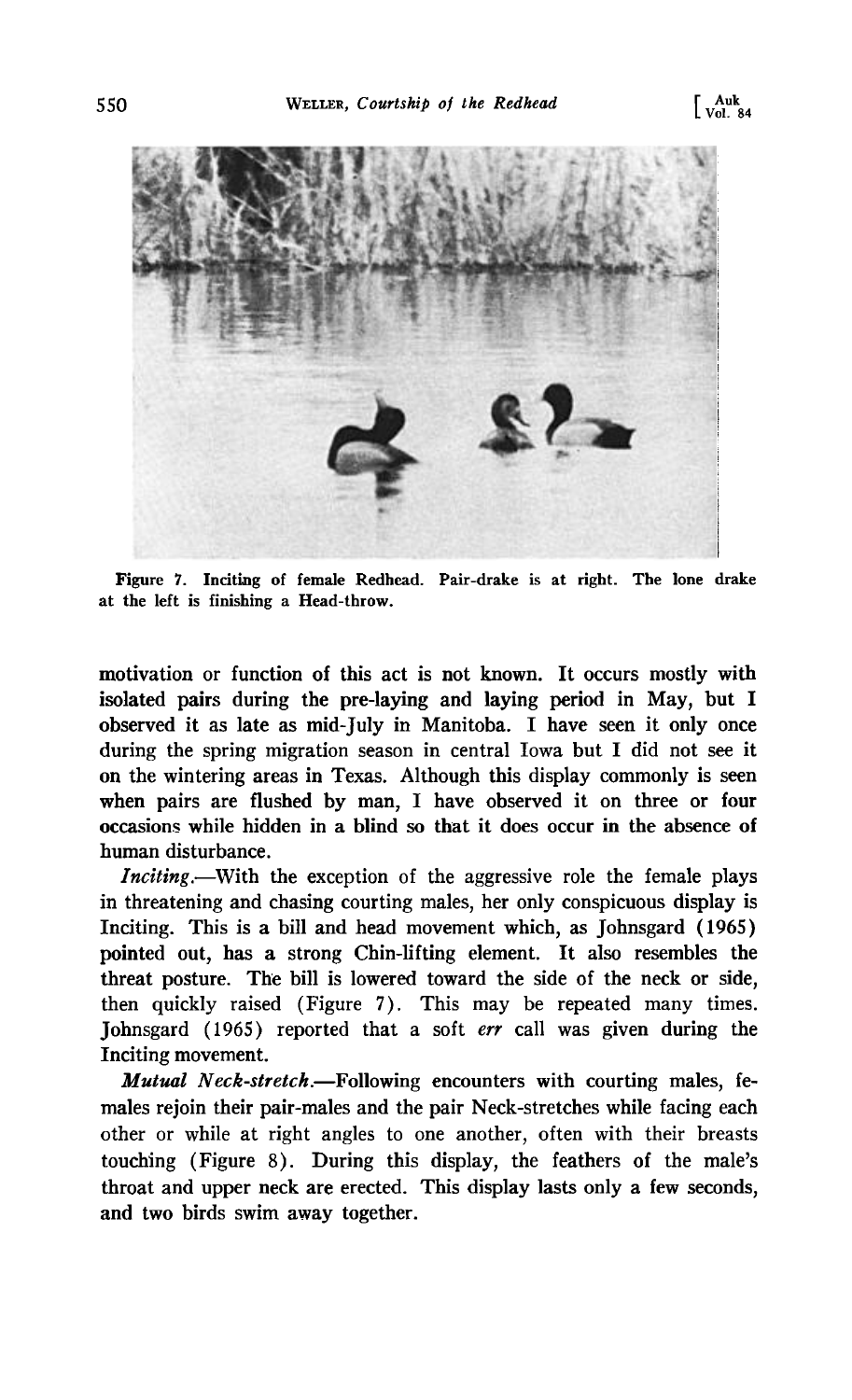

**Figure 8. Mutual Neck-stretch of pair following a conflict with extra males.** 

**Copulation. Three copulations were observed from beginning to end and parts of this behavior were observed numerous times during this study. Precopulatory behavior is not conspicuous but usually involves Pseudodrinking (Bill-dipping) by the male or by the pair (Figure 9) and** 



**Figure 9. Pseudo-drinking or Bill-dipping.**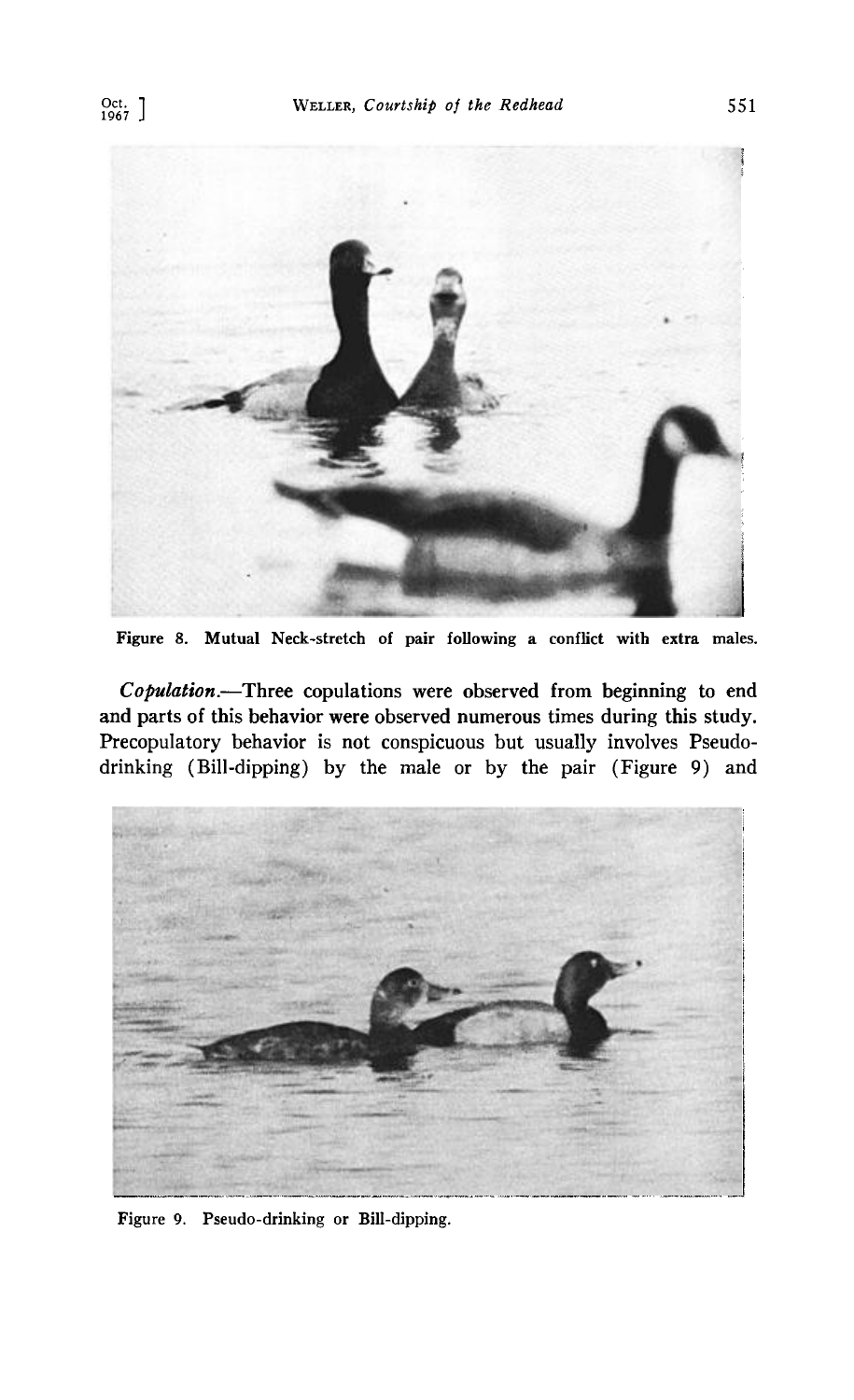

**Figure 10. Bill-down Post-copulatory Posture (photo by Paul Johnsgard).** 

**preening of the back or scapulars (Preen-dorsally of McKinney, 1965) by both sexes. Copulation occurs in the normal anatid manner with the male grasping the female's nape with his bill. Copulation is brief and is followed by a Bill-down Post-copulatory Posture, at least by the male and often by both' sexes (Figure 10). In this posture the neck is stretched, and the back of the head is raised as high as possible while the bill nearly touches the front of the neck. Both birds usually swim a short distance in the Bill-down Posture, then preen and bathe. I did not observe the Kinked-neck Call as a post-copulatory behavior as did Johnsgard (1965: 234).** 

Comfort movements.--Comfort movements such as the Head-flick and **the Swimming-shake were observed between or following courtship displays. My data do not permit any definite conclusions as to whether these movements have some signal function in display, whether they are just the normal movements of an active bird, or whether they are an expression of conflict of motivation. Because these movements do not differ significantly in form among species, their descriptions given by McKinney (1965) are satisfactory.** 

#### **QUANTITATIVE SUMMARY OF DISPLAYS**

**General observations made during this study clearly demonstrated that certain displays were restricted to certain situations. In the most active**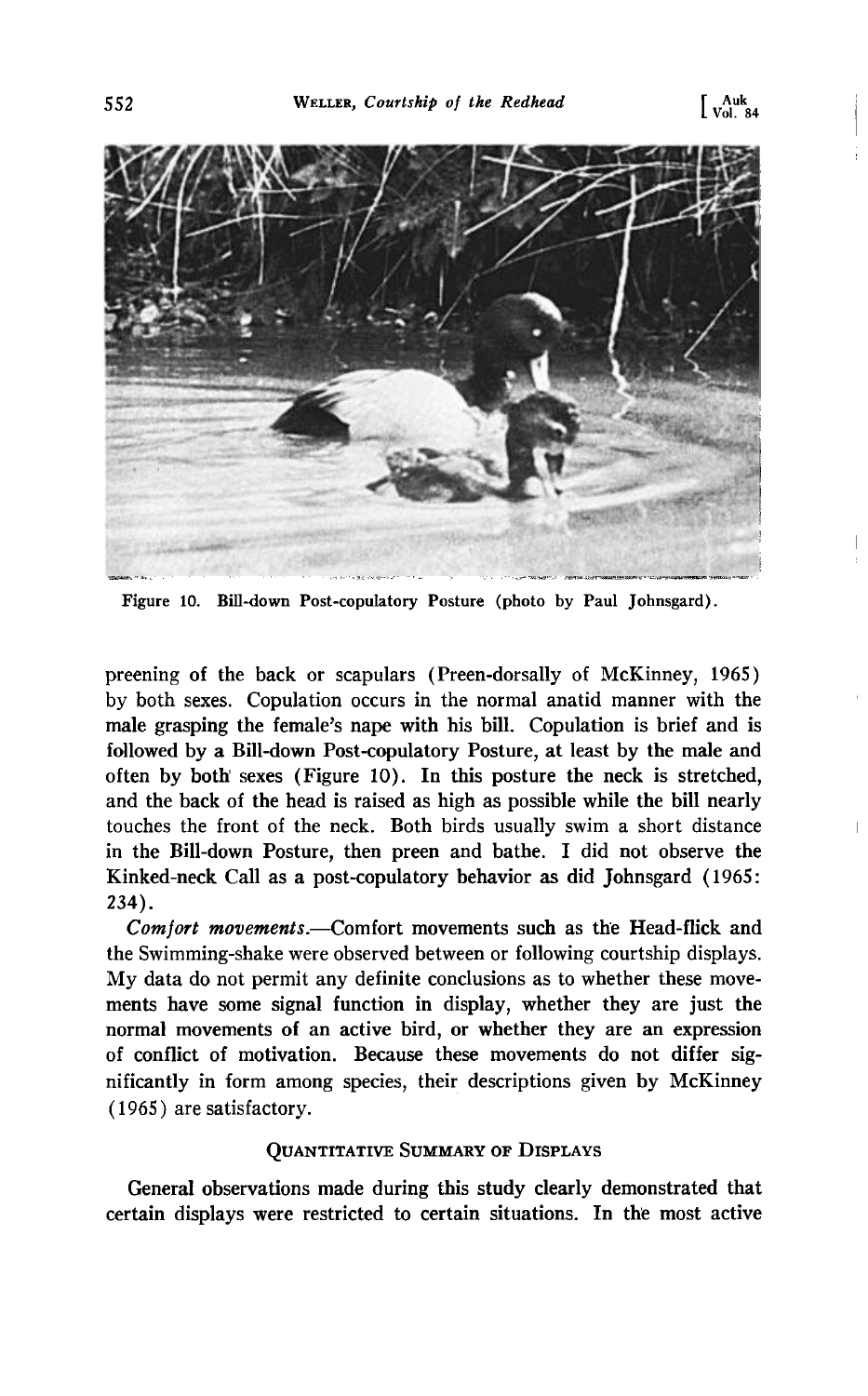| TABLE |  |
|-------|--|
|-------|--|

| <b>Item</b>                                      | Average number per party |
|--------------------------------------------------|--------------------------|
| Extra males with "pair"                          | 1.90                     |
| Chases of extra males by hen                     | 0.80                     |
| Chases of extra males by pair-drake              | 0.17                     |
| Chases of pair-drake by hen                      | 0.26                     |
| Kinked-neck Calls by pair-drake                  | 1.34                     |
| Kinked-neck Calls per individual by extra drakes | 0.66                     |
| Head-throws by pair-drake                        | 0.29                     |
| Head-throws per individual by extra drakes       | 0.92                     |
| Comfort movements by hen                         | 0.19                     |
| Comfort movements by pair-drake                  | 0.49                     |
| Comfort movements per individual by extra drakes | 0.37                     |

**OCCURRENCE OF SOME MAJOR DISPLAYS AND ACTIVITIES IN 61 COURTSHIP PARTIES INVOLVING A PAIR AND ONE OR MORE EXTRA MALES (TOTAL 161 EXTRA MALES)** 

**courtship parties which engaged in threatening, chasing, diving, and flying, few displays were seen. In the less intense and more common courtship parties, the Kinked-neck Call and Head-throw were regular components.** 

**To evaluate these impressions better, records were summarized on the displays of 61 courtship parties. In some cases, several parties involving the same pair were recorded, but party encounters were considered separate whenever the pair was left together after a series of displays with extra males. The summary of data recorded during this study (Table 1) indicates that hens are more active than pair-drakes in chasing intruding males (0.80 to 0.17 chases per party), that Kinked-neck Calls are more commonly given by pair-males than by extra males (1.34 to 0.66), and that more Head-throws are given by unmated than mated males (0.92 to 0.29). Student's t-tests were used to evaluate the significance of these**  differences; all proved significant at the  $P < .01$  level. Because records **of the behavior of each extra male in a party were not available, it was necessary to estimate variance of the activity of each extra male by considering the deviations of the mean for all birds in a party from the mean for all individuals in all parties.** 

**The occurrence of certain comfort movements was common among drakes, but these could not be recorded accurately because of the number of birds involved. Thus, they were not tested statistically. Most common were Bill-cleaning (a side-to-side bill-shake), Head-flicks, and Swimmingshakes. Occasionally, preening and Wing-flapping occurred.** 

# CHRONOLOGY AND SEQUENCE OF DISPLAYS

**The pair-formation period begins in late December and early January on the Texas wintering areas (Weller, 1965). Only a small percentage**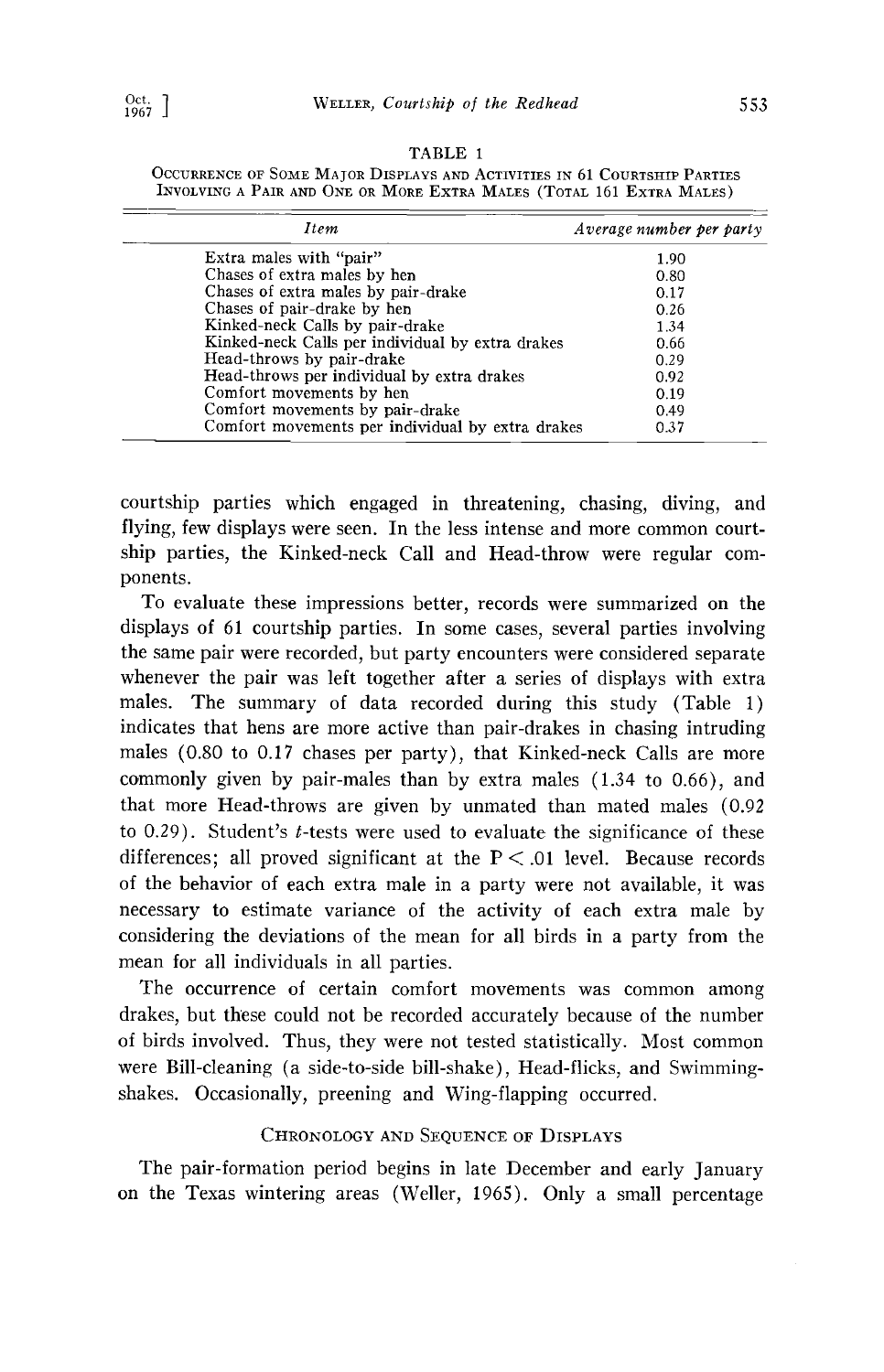**of birds are involved at first and this increases throughout the wintering period. One behavior seen on wintering areas that was not evident on migration or breeding areas was the tendency of females to follow males. Males appeared to be leading the female. The "following action" by the female apparently indicated a willingness to pair. Marked birds were not available to determine whether such "pairs" remain intact during the long spring migration. Presumably, these females were in the early stages of sexual activity, and such females became involved in courting parties. In these cases, males often defended the females which followed them and, at times, they followed the female. Other females were distributed without special reference to males; two or three females commonly were seen together.** 

**During late winter on wintering areas, and later on migration or breeding areas, males normally followed the females, even awaiting their decision to fly. Such males rarely chased or displayed toward their mates. Most displays observed were associated with the conflict situation of the presence of extra males, and with courtship parties formed whenever a female and her accompanying male were met by a sexually active, lone male. The approaching male usually gave the Kinked-neck Call. The "pair-male" also called and often moved between the female and the intruder. Other males also were attracted, and groups of four to seven males were seen commonly with one female, forming courtship parties (Figure 5). Such parties were conspicuous, even in a large flock, by their tight grouping, their alert posture, and their synchronized movements. The aggressiveness of the pair-male was most evident during highly intense courtship when he chased extra males; at other times he merely maintained a position near his female. Battles between extra males usually were more intense than conflicts between pair-drakes and extra drakes. Both members of the pair kept their heads high (as may aggressive males) when they did take a position opposing the group of extra males. In such situations, the pair may assume a Mutual Neck-stretch.** 

**The female sometimes gave the Inciting posture when approached by extra drakes, directing her movement toward her favored pair-drake and away from the intruding males.** 

**As with many pochards, the female Redhead avoided the attentions of the intruding males by her aggressiveness. Females became extremely aggressive and were responsible for most pair-defense (Table 1). Hens threatened and chased extra males, especially when the latter called, and they often pecked fleeing males viciously. Although when many males were present the female was clearly being harassed, rape was not observed and has not been reported in this species. It was reported in Red-crested Pochards by Lind (1962) but apparently it is not as common**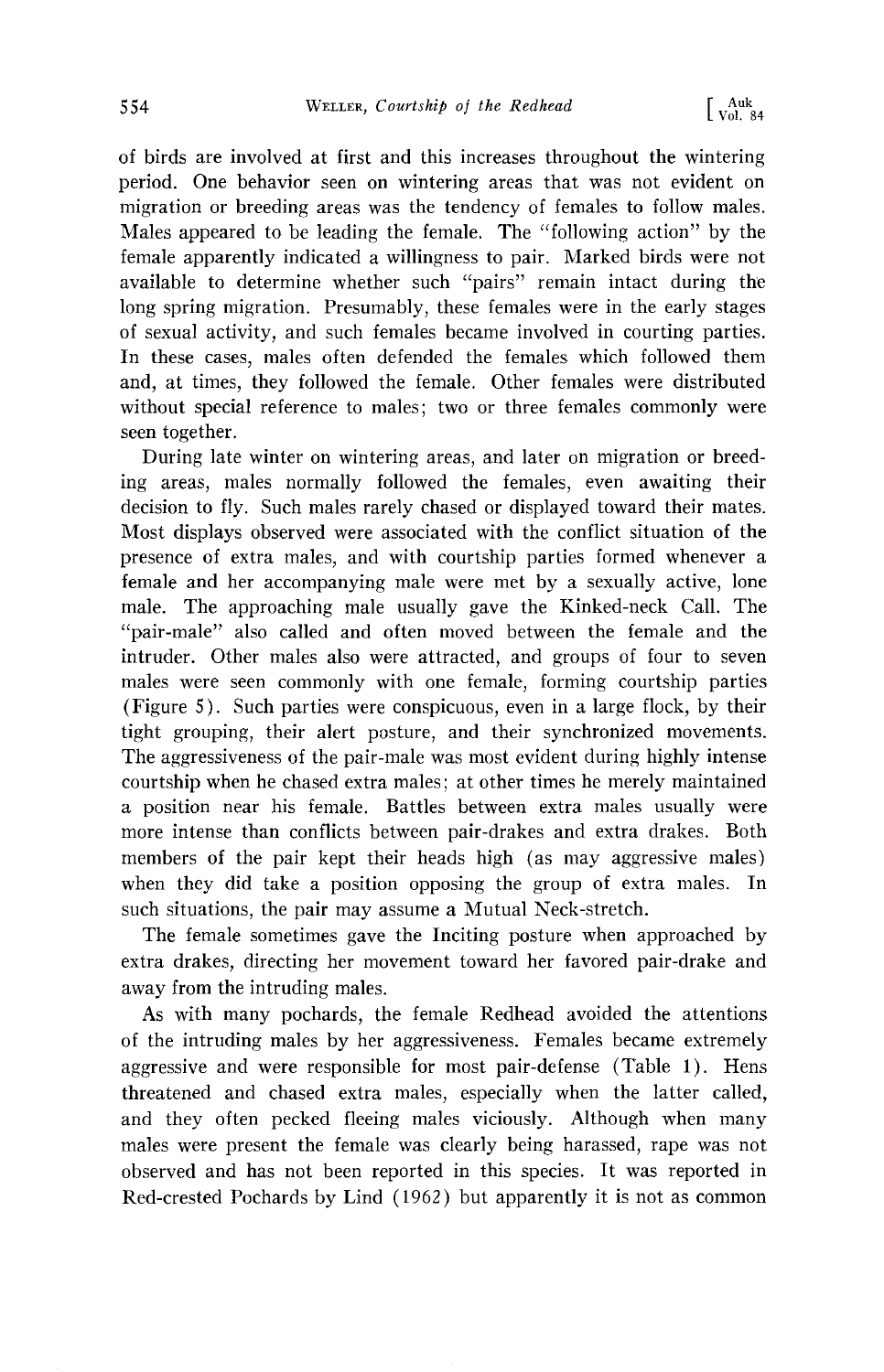**in this tribe as in the Anatini. In active encounters between a pair and extra males, the hen chased one after another of the courting males; occasionally she turned on her own favored male to peck him (Table 1), but he soon was allowed to return to her side. Rebuffed extra males often dropped to the rear of the group and gave a Head-throw; pairmales also gave Head-throws but did so much less commonly (Table 1).** 

**These courtship parties were led by the rapidly swimming female with the favored male nearby. After several rebuffs, extra males usually departed. However, at the height of the courtship period on wintering, migration, and nesting areas, females dived repeatedly to avoid the males, and if still pressed, took flight. The males followed and all rose in a fast-moving, irregular flight which often returned to the same point. Males occasionally left these aerial chases to join other parties or a flock. Other males joined these chases, and up to 14 males were observed following one female.** 

**During migration in April and May, and during May and June on the breeding areas, the following several displays were seen which were not observed on the wintering areas. During migration, aerial chases were common although aerial displays were rare--Aerial Courtship Notes and Aerial Tail-pulls were seen only occasionally while both were common on breeding areas. Copulation was observed on both migration and breeding areas but was not seen during the late winter.** 

**Many birds were "paired" during migration and all females had pairmales on arrival on breeding areas (Weller, 1965). However, courtship parties were common with extra males courting paired females. In the large Delta Marsh in southern Manitoba, courtship activity was at its peak when migrants were still moving through breeding areas; large groups of ducks gathered on large pools. Gradually, pairs became distributed over the marsh, using smaller pools of water, and encounters between pairs seemed uncommon and caused little apparent aggressive behavior. Presumably, this is territory establishment by avoidance as noted in**  Ring-necked Ducks (*Aythya collaris*) by Mendall (1958: 59–60). Dur**ing this period the Aerial Tail Pull, the Aerial Courtship Note, and the constant harsh kurr-r-r call given by females became conspicuous and birds engaged mainly in mutual pair-displays. Hochbaum (1944: 27) used the term "nuptial courtship" to describe the behavior of established pairs and noted that copulation occurs only in isolated places after pair bonds are well established. Observations by Low (1945) and those of the present study are in agreement with those of Hochbaum (1944: 30) that copulation was never a product of social courtship and never was more than one male involved.**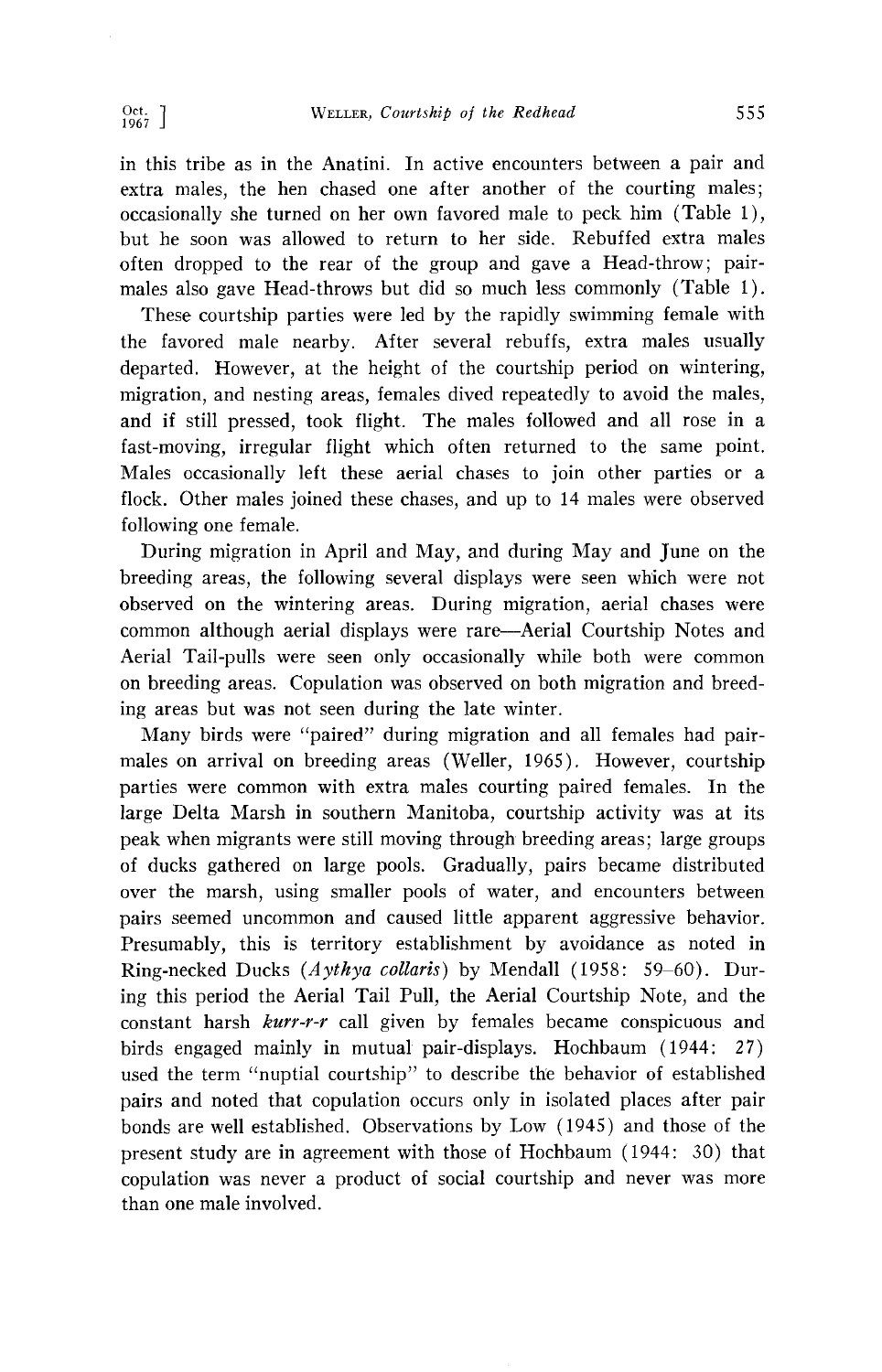# **DISCUSSION**

Courtship in pair formation.--The role of courtship in pair formation **of ducks has been much discussed, and recent summaries have been made by McKinney (1965) and von de Wall (1965). The pairing process in**  ducks often is a long one, as noted in Mallards (*Anas platyrhynchos*) **(Weidmann, 1956), and may involve temporary associations before the final mate is selected.** 

**My observations in Texas of females following males (which I did not observe on breeding areas) suggests that attachment or at least recognition between two individuals of opposite sexes may occur in the absence of displays. Presumably, the recognition and at least temporary acceptance of a mate aids the female in avoiding other males because the "mate" does some chasing (Table 1) and his presence may be a psychological deterrent to other males. Once I placed a flightless captive hen Redhead in the Delta Waterfowl Research Station pond where many wild Redheads visited. She was courted intensively by several males and accepted a wild male as a mate within eight minutes. The other males gradually left the newly formed pair loafing together.** 

The fact that the female does not always try to leave these social **courtship parties indicates a sexual or social interest in the males involved.**  In fact, observations by other workers suggest that females may encourage **the formation of courtship parties by attracting males. Both' Hochbaum (1944: 25-32) and Wetmore (1920: 243) described situations in which female Canvasbacks and Redheads, respectively, "enticed" males with a head-high posture.** 

**Because females in apparently well established pairs are courted constantly by unmated males, it would appear that such courtship constantly tests and perhaps strengthens the pair bond. According to Weidmann's (1956) observations on Mallards, mates commonly are exchanged until a stable pair bond is established between two individuals. This would seem advantageous to the species because the more aggressive and colorful males presumably would be at an advantage. A choice of males by females is possible because of the excess of males in Redhead as well as**  many other duck populations (Bellrose et al., 1961).

Origin of some displays.—The origin and motivation of the more **complex displays of the Redhead male cannot easily be resolved but several observations may yield evidence regarding these topics. Especially striking is the Head-throw which also is common to many other pochards (Johnsgard, 1965). This posture does not seem to be intentionally directed toward the female or the courting party as a whole, although occasionally the female turns as the following male displays. In fact, the Head-throw**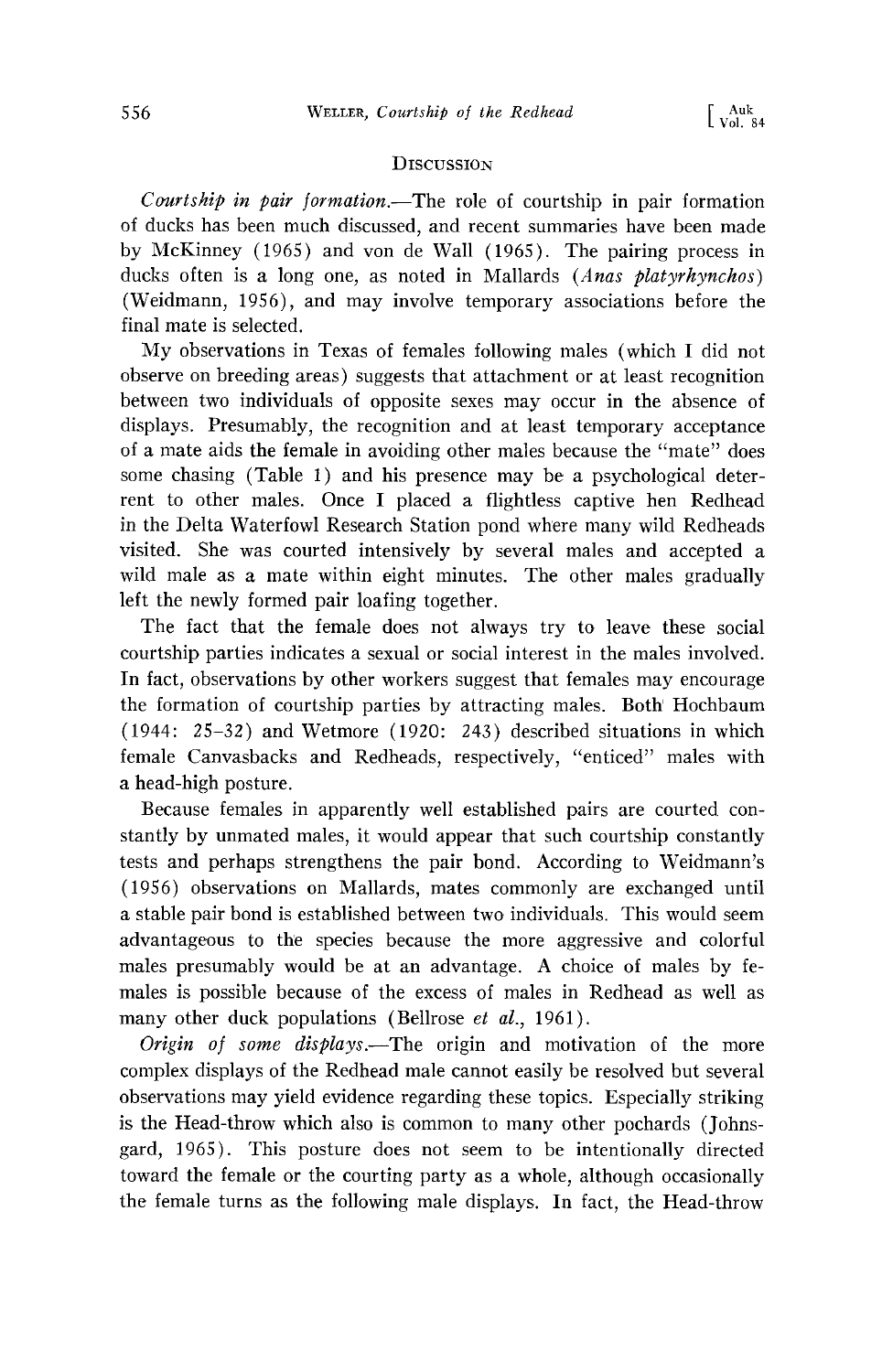**usually occurs after the peak of activity of a courtship party and takes place behind the major group.** 

**The Head-throw has been reported in old female Redheads (Johnsgard, 1965: 232) and Canvasbacks (Hochbaum, 1944: 24). Both Hochbaum**   $(1944: 21)$  and I have seen it in young Redheads  $7\frac{1}{2}$ -12 weeks of age, **and Dr. William H. Elder (pers. comm.) and Phillips and McKinney (1962) induced it in downy young by treatment with testosterone.** 

**A clue to its origin may be found in the following observation. When attempting to capture a marked brood of Redheads in the Minnedosa pothole region of southern Manitoba, Alex Dzubin and I observed the female leave the brood in cover and go to open water. She was one of the most broody females we had ever observed, and her excitement was expressed in constant, loud calling and in a continuous pre-flight Chinlifting. The Chin-lifting gradually became more and more extreme and eventually became a full Head-throw which was slightly off-center. The Head-throw was given several times.** 

**In this regard, it is highly significant that the Head-throw usually is given by males in a post-hostile situation and that, on windy days, males stop and may turn up-wind before giving the display. Often, they then rejoin the courting party. It seems possible that this is a highly ritualized Chin-lifting posture given in a situation of conflict between sexual and flight tendencies. Moreover, it may involve elements of preening or oiling**  because of the off-center rolling movement of the head.

Courtship in species isolation.—The similarity of the displays and **general courtship activities of Redheads and Canvasbacks is striking and further points out that these are species of fairly recent separation. However, according to Gray (1958), no wild hybrids of Redheads and Canvasbacks have been reported although hybrids are common in captivity (Hochbaum, 1944: 38). Wild hybrids would be difficult to identify but**  can be expected on the basis of several observations of interspecific courtship. Hochbaum (1944: 40) reported seeing a Redhead drake actively **participating in a Canvasback courtship party and Timken (1967) observed a Canvasback drake participating in a Redhead courting party in the wild. In Manitoba, I once saw a male Redhead with a female Canvasback in the wild, and they behaved as a pair.** 

**There are many characteristics that may function in species recognition and thus isolation between Redheads and Canvasbacks. The following possibilities need to be tested in Redheads and Canvasback, respectively: forehead shape (rounded versus elongate), head color (reddish' versus blackish-red), body color (gray versus white), bill color during the breeding season (bluish versus black), different call notes, and the form and duration of the Head-throw (extreme and fast versus short and slow).**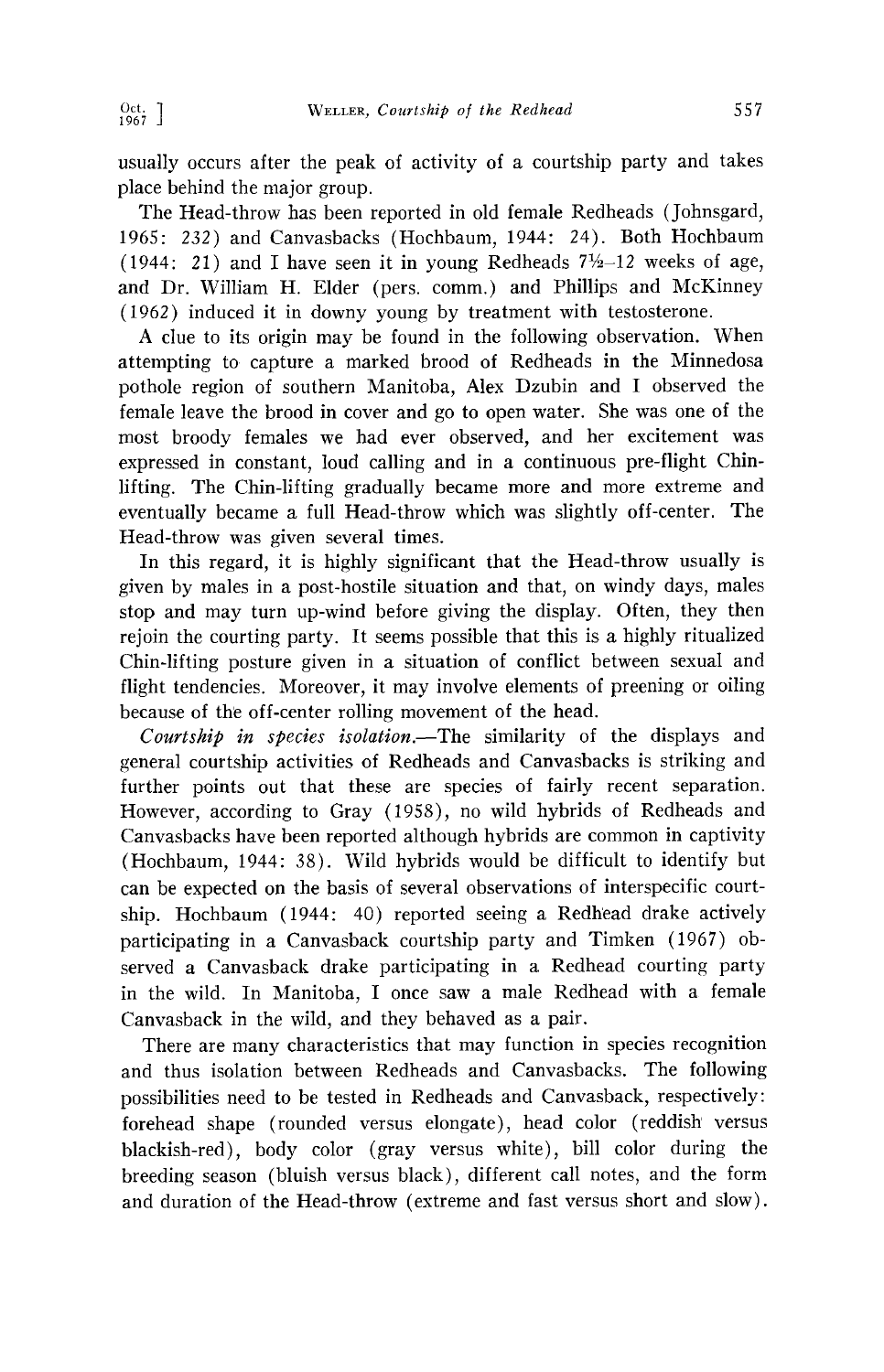### **SUMMARY**

**The displays of the Redhead are described and illustrated. Major displays of the male are the Kinked-neck Call and the Head-throw. Females are highly aggressive and maintain a position near a preferred male. Courtship occurs on wintering, migration, and nesting areas and, when directed towards a paired female, forms a constant test of the pair bond. Intensive courtship may incorporate diving and aerial chases resulting from the female's efforts to escape pursuing males.** 

**A quantitative summary of 61 courtship parties suggests that hens are more inclined to chase extra drakes than are pair-drakes, that pair-drakes give more Kinked-neck Calls than do extra drakes, and that extra males give more Head-throws than do pair-males.** 

**The courtship of the Redhead is very similar to that of the Canvasback but no hybridization has been reported in wild populations. Experimental studies of isolating mechanisms need study.** 

#### **LITERATURE CITED**

- BELLROSE, F. C., T. G. SCOTT, A. S. HAWKINS, AND J. B. Low. 1961. Sex ratios **and age ratios in North American ducks. Illinois Nat. Hist. Surv. Bull., 27.**
- **GRAY, A.P. 1958. Bird hybrids. Bucks, England, Commonwealth Agricultural Bur.**  HOCHBAUM, H. A. 1944. Canvasback on a prairie marsh. Washington, D. C., **American Wildl. Inst.**
- **JOHNSCARD, P. A. 1965. Handbook of waterfowl behavior. Ithaca, New York, Cornell Univ. Press.**
- **LIND, H. 1958. Eine Untersuchung tiber das Balzverhalten der Kolbenente (Netta**  rufina Pallas). Zeits. f. Tierpsychol., 15: 99-111.
- LIND, H. 1962. Zur Analyse des sexuellen Verhaltens der Kolbenente, Netta rufina **(Pallas). Zeits. f. Tierpsychol., 19: 607-625.**
- **Low, J. B. 1945. Ecology and management of the Redhead, Nyroca americana, in Iowa. Ecol. Monogr., 15: 35-69.**
- MCKINNEY, F. 1961. An analysis of the displays of the European Eider Somateria **mollissima mollissima (Linnaeus) and the Pacific Eider Somateria mollissima v. nigra Bonaparte. Behaviour, Supplement 7.**
- McKINNEY, F. 1965. The comfort movements of Anatidae. Behaviour, 25: 120-220.
- MENDALL, H. 1958. The Ring-necked Duck in the northeast. Univ. Maine Bull., **vol. 60, no. 16.**
- PHILLIPS, R. E., AND F. MCKINNEY. 1962. The role of testosterone in the displays **of some ducks. Animal Behar., 10: 244-246.**
- **TIMKEN, R.L. 1967. Canvasback male participating in a Redhead courtship party. Auk, 84: 588.**
- von DE WALL, W. 1965. Gesellschaftsspiel and Balz der Anatini. J. f. Orn., 106: **65-80.**
- **WEIDMANN, U. 1956. Verhaltensstudien au der Stockente (Anas platyrhynchos L.) I. Das Aktionssystem. Zeits. f. Tierpsychol., 13-' 208-271.**
- WELLER, M. W. 1957. Growth, weights, and plumages of the Redhead (Aythya **americana). Wilson Bull., 69: 5-38.**